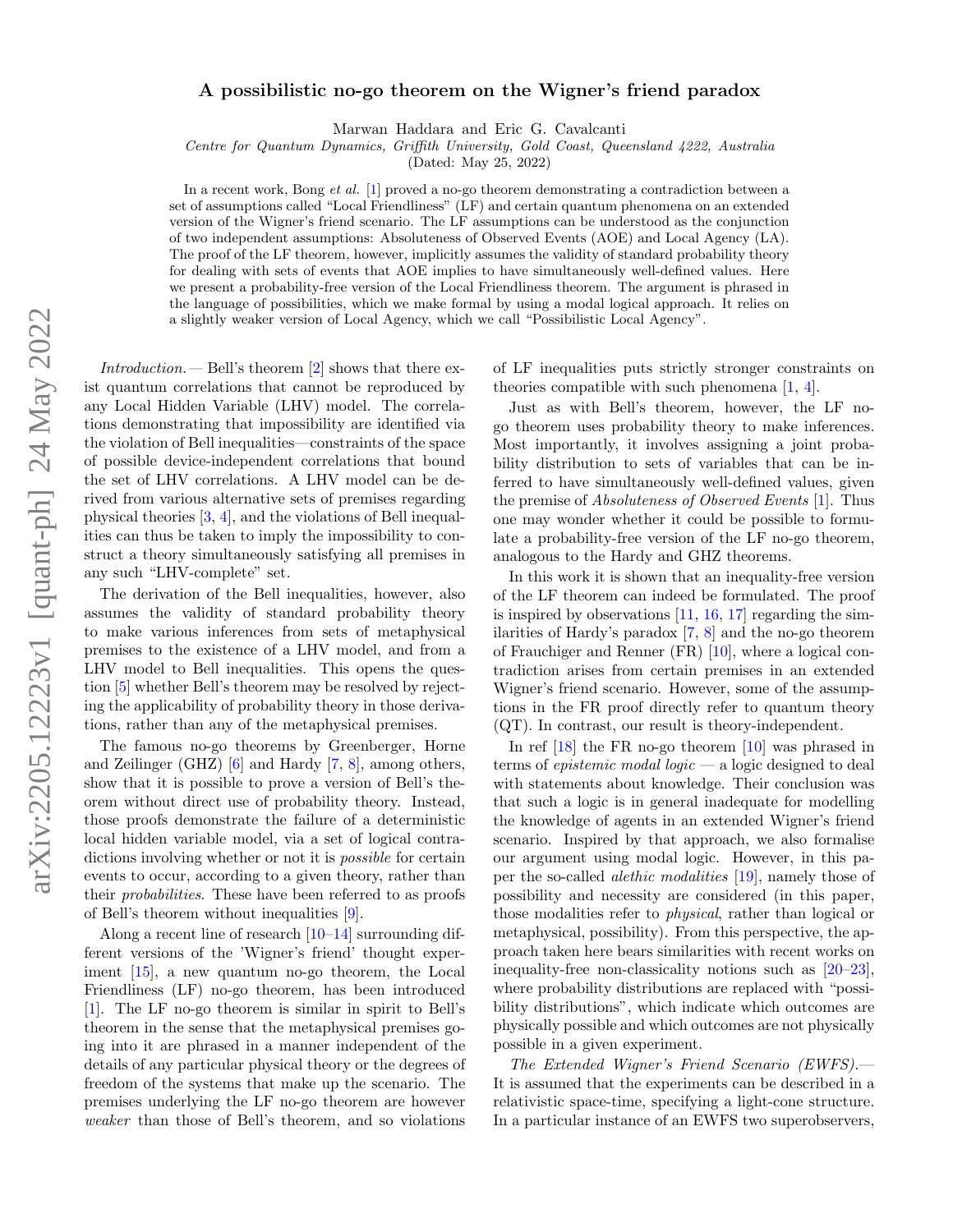

<span id="page-1-0"></span>FIG. 1: Spacetime diagram for the type of two-party twofriend EWFS considered in this paper. C, D correspond to observations made by Charlie and Debbie. Observation of the variable A is in the future light cone (FLC) of the intervention X by Alice, resp.  $B$  is in the FLC of Y by Bob. Alternatively X is not in the past light cone (PLC) of  $B, Y, C, D$  and Y is not in the PLC of  $A, X, C, D$ .

Alice and Bob, are performing experiments at space-like separation. Alice and Bob each have a nearby friend, Charlie and Debbie respectively, and one of the two measurements that they can perform consists of opening a door to their friends laboratory and asking for the result of an observation made in that laboratory. Let  $X, Y$  denote the intervention variables for Alice and Bob with values  $x, y \in \{1, 2\}$ . Let A, B denote the observations of Alice and Bob with values  $a, b \in \{0, 1\}$  for each measurement. The intervention  $X = 1$  corresponds to Alice opening the door to Charlie's lab, which is otherwise sealed shut, and asking for the result  $C = c \in \{0, 1\}$  and then assigning  $A = c$ . Similarly the setting  $Y = 1$  of Bob corresponds to asking Debbie for her result  $D = d \in \{0, 1\}.$ The spatio-temporal relations of the type of scenario described here are illustrated in Fig. [1.](#page-1-0)

The Local Friendliness model.— "Local Friendliness" can be stated as a conjunction of two principles: Absoluteness of Observed Events (AOE) and Local Agency  $(LA)$  [\[1,](#page-5-0) [4\]](#page-5-3).

Definition 1 (Absoluteness of Observed Events). Every observed event is an absolute single event, not relative to anything or anyone.

<span id="page-1-1"></span>Definition 2 (Local Agency). Any intervention is uncorrelated with any set of relevant events outside its future light cone.

The term 'intervention' in Definition [2](#page-1-1) refers to a choice of values for variables that are assumed to be controllable by experimenters. An intervention must be made via external variables in a manner appropriate for randomized experimental trials of a given phenomenon.

In an ordinary bipartite Bell scenario, the conjunction of these two premises allows the behaviour to be anything compatible with the general no-signalling model, as the assumption of AOE does not indicate that there should be any 'elements of reality' or local hidden variables associated with unperformed experiments. While Local Friendliness may seem innocuous from this perspective, it has nontrivial consequences in the context of extended Wigner's friend scenarios.

In EWF scenarios like the one described above, the assumption of AOE effectively imposes that the outcomes observed by the friends possess values that have an existence independently of whether a superobserver decides to read that value or not. Those values can then be interpreted to take the role of hidden variables for some of the measurements.

The set of correlations for the superobservers consistent with the LF hypothesis in such scenarios has been shown to form a convex polytope, and so can be characterized by a finite set of inequalities. The LF polytope is in general a subset of the no-signaling polytope and always contains the corresponding Bell polytope with example scenarios where the latter inclusion is strict highlighting the fact that the implications of AOE are in general weaker than the hypothesis of LHV's [\[1\]](#page-5-0).

From the perspective of seeking an inequality-free nogo theorem, Definition [2](#page-1-1) needs to be revised, as it is phrased in terms of probabilistic notions. We propose the following possibilistic locality condition, which turns out to be sufficient for our purpose.

Definition 3 (Possibilistic Local Agency). If a set of events  $E$  is possible, then for any intervention  $Z$  not in the past light cone of any of the events in  $E, E$  is possible in conjuction with any value of Z.

The idea is that given a specification of an experimental context, a physical theory may put limits to what types of behaviour can be observed in a given run of the experiment. From the perspective of a probabilistic theory, such as QT, multiple outcomes could be considered possible. If an event is predicted to occur with zero probability, we say that this event is (physically) impossible in this experimental context. PLA is the assumption that whether or not something is possible in one location does not depend on a distant or future intervention.

PLA is evidently guaranteed when considering possibilities that arise from probabilistic models that satisfy LA. This is because by the definition of LA, an intervention is statistically independent of any events not in its FLC and hence the possibilities of events which are not in the FLC of the intervention are unchanged as well. On the other hand PLA is weaker than LA in the sense that if the possibilities implied by a probabilistic model violate PLA then the probabilities of that model violate LA, but the converse does not have to hold. That is, a probabilistic model violating LA may still obey PLA. We call the conjunction of AOE and PLA Possibilistic Local Friendliness (PLF). For the reasons above, PLF is a weaker assumption than LF.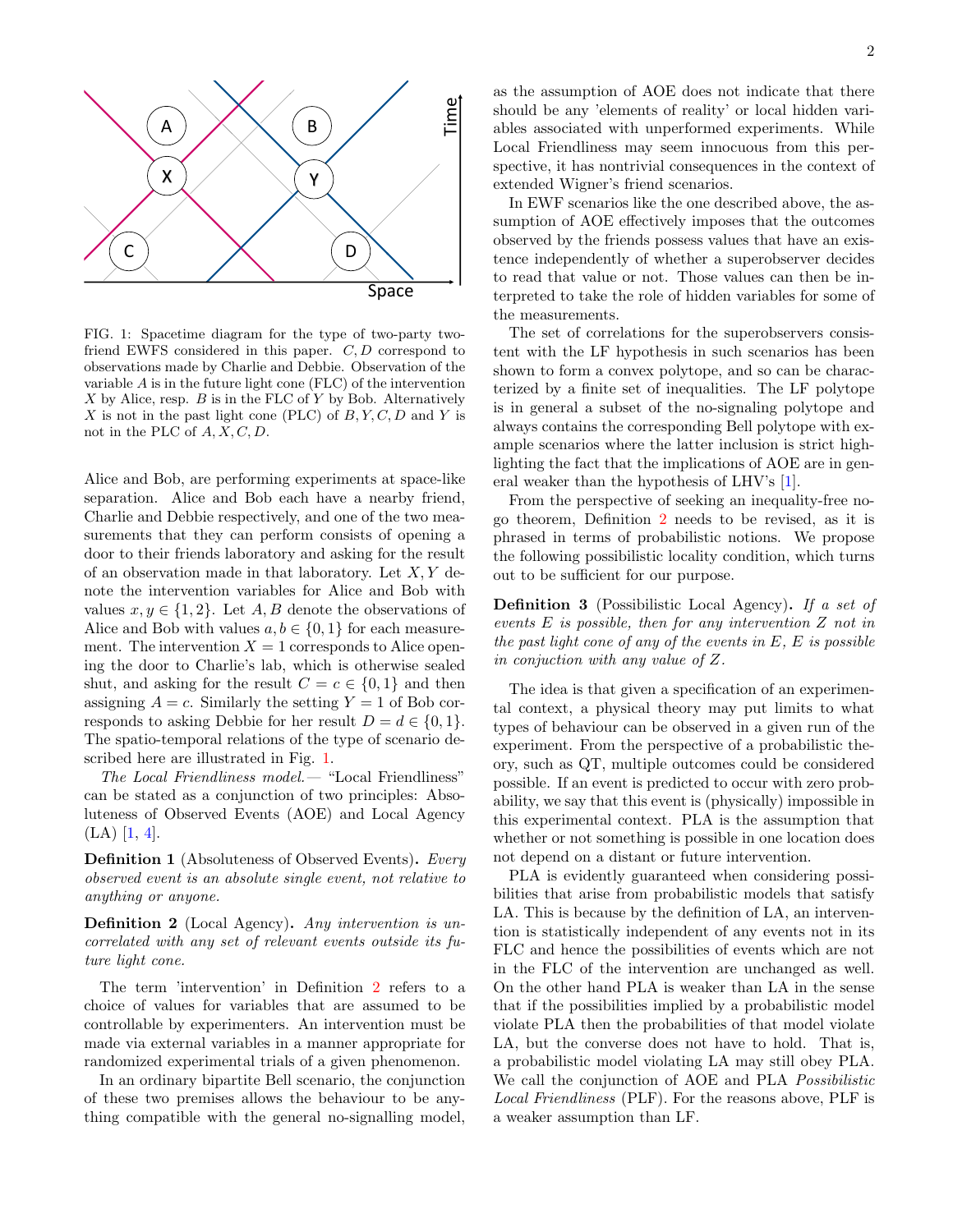For superobservers in the type of spatiotemporal relations of Fig. [1,](#page-1-0) PLF implies that the possibilities in Alice's lab are unchanged by Bob's intervention and vice versa, which we call Possibilistic No-Signalling (PNS) (a similar assumption was defined in refs. [\[20,](#page-5-17) [21\]](#page-5-19)). The fact that the converse does not generally hold is the content of the following theorem.

<span id="page-2-8"></span>Theorem 4. There exists Possibilistic No-Signalling phenomena in an EWFS which violate Possibilistic Local Friendliness.

*Sketch of the proof.* We will use the two-party twofriend EWFS described before to demonstrate that the assumptions of AOE and PLA cannot in general be maintained together even if the possibilities for the superobservers obey PNS.

Suppose that the conditions of the EWF experiment are such that the events

$$
E_1 =^{def} (A = 1, B = 1, X = 2, Y = 2)
$$
 (1)

are considered to be possible together, while the events

$$
E_2 = {}^{def} (A = 0, B = 1, X = 1, Y = 2)
$$
 (2)

$$
E_3 = {}^{def} (A = 1, B = 0, X = 2, Y = 1)
$$
 (3)

$$
E_4 = {^{def}} (A = 1, B = 1, X = 1, Y = 1)
$$
 (4)

are considered to be impossible for Alice and Bob in the spatio-temporal configuration displayed in Fig. [1.](#page-1-0) For example, a probabilistic theory could give  $E_1$  a nonzero probability, while for  $E_2 - E_4$  a zero probability. These conditions are consistent with the principle of PNS, for example, if all the other unspecified sets of events are possible.

Now by the assumption of AOE, the event  $E_1$  can be thought to occur along with some well-defined values of the outcomes  $c, d$ . So that in fact the set of events

$$
(A = 1, B = 1, C = c, D = d, X = 2, Y = 2)
$$
 (5)

can be considered possible, for at least some  $c, d$ , while the sets  $E_2 - E_4$  ought to be impossible in conjunction with any values for  $c, d$ . Applying PLA to  $(5)$ , the following sets of events are possible at least for some  $a, a', b, b'$ :

$$
(A = a, B = 1, C = c, D = d, X = 1, Y = 2)
$$
 (6)

$$
(A = 1, B = b, C = c, D = d, X = 2, Y = 1)
$$
 (7)

$$
(A = a', B = b', C = c, D = d, X = 1, Y = 1)
$$
 (8)

Note that the values of  $c, d$  are the same in each of the lines [\(5](#page-2-0)[-8\)](#page-2-1), as neither of the interventions are in their past light cones. By construction of the protocol, along with AOE, when  $X = 1$ ,  $A = c$  and when  $Y = 1$ ,  $B = d$ . These imply that the following sets are possible:

$$
(A = c, B = 1, C = c, D = d, X = 1, Y = 2)
$$
\n<sup>(9)</sup>

$$
(A = 1, B = d, C = c, D = d, X = 2, Y = 1)
$$
 (10)

$$
(A = c, B = d, C = c, D = d, X = 1, Y = 1)
$$
 (11)

Then by line  $(9)$  and consistency with  $E_2$  it must be that  $c \neq 0$ . Similarly by line [\(10\)](#page-2-3) and consistency with  $E_3$  it must be that  $d \neq 0$  and finally by line [\(11\)](#page-2-4) with  $E_4$  both  $c, d \neq 1$ . This is a contradiction, since now all the possible values for  $c, d$  are exhausted. Hence the assumptions of AOE and PLA cannot be maintained together with the conditions laid out on lines [\(1-](#page-2-5)[4\)](#page-2-6) in an EWFS.

Notably the possibilistic conditions on lines [\(1-](#page-2-5)[4\)](#page-2-6) are exactly of the kind that lead to Hardy's paradox [\[7,](#page-5-6) [8\]](#page-5-7) and can be reproduced in quantum mechanics. For completeness, it will be shown in the latter part of the paper that such phenomena can be lifted to the EWF scenario.

We will next formalise this line of reasoning using the Kripke-semantics of modal logic.

*Basics of modal logic.*  $\qquad$  The brief overview in this section is mostly based on ref [\[19\]](#page-5-16).

<span id="page-2-5"></span>The alphabet for the modal logic we consider consists of a set  $\Omega$  of propositional variables  $p_1, p_2 \ldots \in \Omega$ , the familiar logical connectives  $\neg, \wedge, \vee, \leftrightarrow, \rightarrow$  together with the modal operators  $\diamondsuit$  for "possibly" and  $\Box$  for "necessarily" along with the parentheses ( ). More complex formulas are formed from these by the following conditions:

<span id="page-2-6"></span>C1: All the propositional variables are formulas.

**C2:** If Q is a formula, then  $\neg Q, \Diamond Q$  and  $\Box Q$  are formulas. **C3:** If Q and G are formulas, then so are  $(Q \wedge G)$ ,

$$
(Q \lor G)
$$
,  $(Q \leftrightarrow G)$  and  $(Q \rightarrow G)$ .

C4: There are no other formulas.

Following the usual convention, the parentheses may be dropped for readability where there is no risk of confusion.

<span id="page-2-0"></span>The common semantics for many modal logics is based on the so called Kripke-models. A Kripke-model M is a triple  $M = \langle W, R, V \rangle$ , where W is a non-empty set of possible worlds,  $R \subset W \times W$  is a binary relation between worlds called accessibility relation and V is a *valuation function*, i.e. a mapping  $V : \Omega \to \mathcal{P}(W)$  from the set of propositional variables to subsets of  $W$ , indicating in which worlds the propositional variables are true. The notation  $wRw'$  is used to indicate that  $w'$  is accessible from  $w$ , or that  $w'$  is a possible world from the perspective of w.

<span id="page-2-1"></span>The notation  $M, w \models Q$  ( $\models'$  is read as "entails") is used when  $Q$  is true in the world  $w$  of the model  $M$ , and  $M, w \not\models Q$  when it is untrue. For a  $p \in \Omega$ ,  $M, w \models p$  is equivalent to saying  $w \in V(p)$ . The truth conditions for the propositional connectives are defined as in ordinary propositional logic by the conditions

<span id="page-2-2"></span>
$$
M, w \vDash \neg Q \text{ iff } M, w \nvDash Q, \tag{12}
$$

<span id="page-2-3"></span>
$$
M, w \models G \land Q \text{ iff } M, w \models G \text{ and } M, w \models Q, \qquad (13)
$$

<span id="page-2-7"></span>
$$
M, w \models G \lor Q \text{ iff } M, w \models G \text{ or } M, w \models Q, \tag{14}
$$

<span id="page-2-4"></span>
$$
M, w \models G \to Q \text{ iff } M, w \nvDash G \text{ or } M, w \models Q, \qquad (15)
$$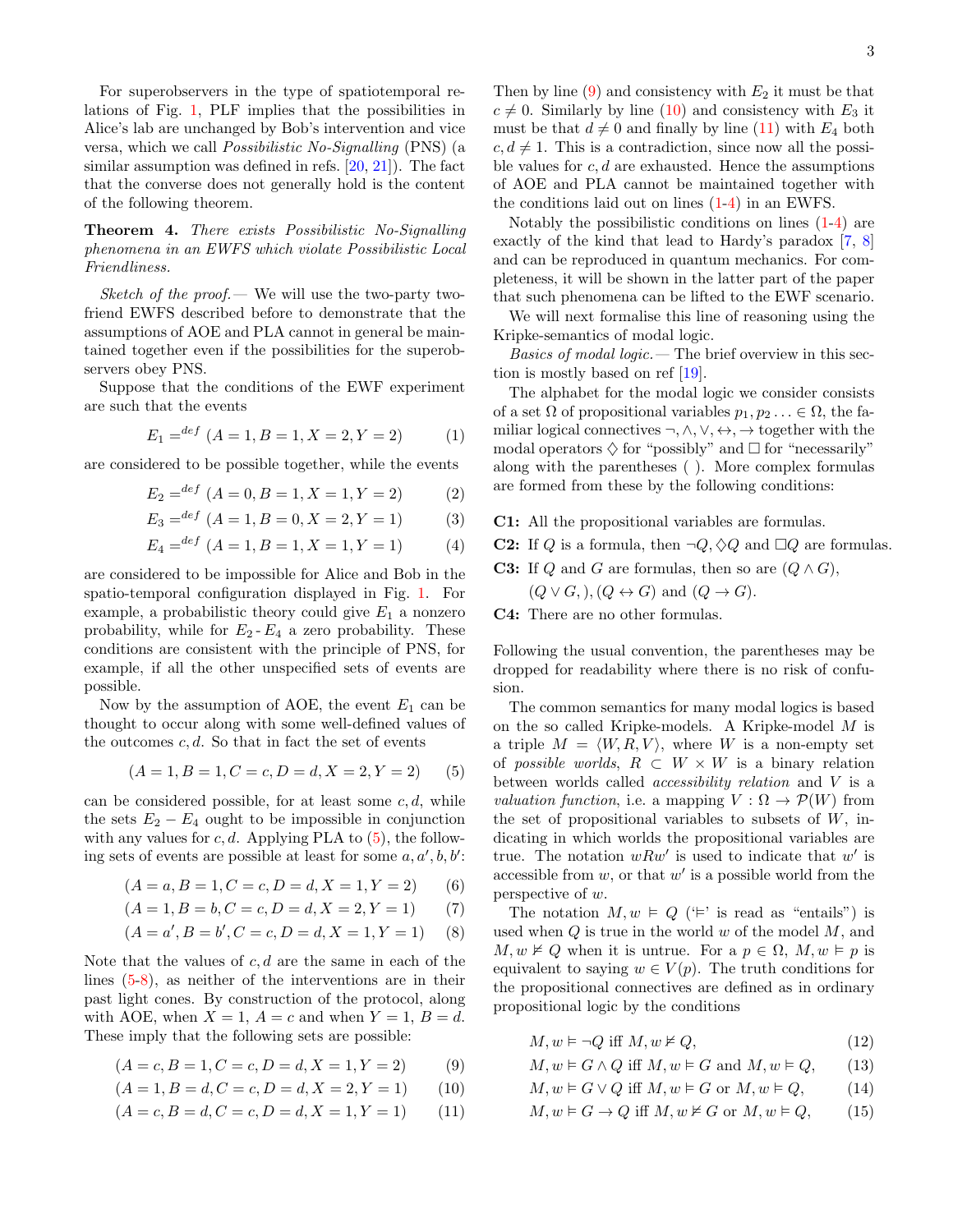and so on. Which is to say, that the truth conditions of classical propositional logic hold in each individual world. Here "iff" is short for "if and only if".

The truth conditions for the modal formulas are defined as follows:

$$
M, w \vDash \Box Q \text{ iff } M, w' \vDash Q \ \forall w' \text{ s.t. } wRw'
$$
 (16)

$$
M, w \models \Diamond Q
$$
 iff  $M, w' \models Q$  for some w' s.t.  $wRw'$  (17)

If  $\forall w \in W$ , it holds that  $M, w \models Q$ , then the formula Q is said to be valid in the model M. The notation  $M \models Q$ is used when Q is valid in the model.

Notably, when evaluating modal statements like  $\Box Q$ . one only needs to account for the worlds that are accessible from the reference world  $w$ . The accessibility relation plays a very important role along the set of possible worlds W. For example, the intuitive statement  $(\Box Q \rightarrow Q)$ , meaning "if necessarily Q then Q" may not be valid, unless  $wRw$  ie. the relation is reflexive. Another intuitive statement  $\Box Q \rightarrow \Diamond Q$  can fail unless every world has access to some world. We will not enforce any general conditions on R based on intuitive readings of  $\Box$ or  $\diamond$  and instead aim to phrase the argument based on minimal assumptions.

Formal proof of Theorem  $4.$  – Let  $M = \langle W, R, V \rangle$  be a model defined relative to a set  $\Omega$  of propositional variables, the elements of which are interpreted to represent statements about physical observations in an EWFS of the type  $(A = 0), (B = 0)$ ... and so on. The notation  $(A = 0, B = 0...Y = 1)$  is used for conditions of the type  $(A = 0) \wedge (B = 0) \wedge \ldots \wedge (Y = 1)$ .

Let  $w_0$  be a world of reference where the possibilities related to the EWFS are evaluated. The assumptions about the possibilities in the experiment on lines [\(1-](#page-2-5)[4\)](#page-2-6) directly translate to

$$
M, w_0 \vDash \Diamond E_1 \land \neg \Diamond E_2 \land \neg \Diamond E_3 \land \neg \Diamond E_4, \qquad (18)
$$

By AOE, each variable must have exactly one value in every possible world. That is, for every  $F \in \{A, B, C, D\},\$ 

$$
M, w_0 \vDash \Box((F = 0) \land \neg(F = 1)) \lor (\neg(F = 0) \land (F = 1)),
$$
\n(19)

with similar conditions for  $X, Y$ . PLA implies that, for any set of events  $E$ , and for any value z of an intervention  $Z$  not in the past light cone of any of the events in  $E$ ,

$$
M, w_0 \vDash (\Diamond E \to \Diamond (E, Z = z)). \tag{20}
$$

Finally, the protocol for measurement choices  $X = 1$ and  $Y = 1$  corresponds to

$$
M, w_0 \vDash \Box((X = 1) \to (A = C))
$$
\n<sup>(21)</sup>

$$
M, w_0 \vDash \Box((Y = 1) \to (B = D)), \tag{22}
$$

where  $A = C$  is shorthand for

$$
((A = 0) \land (C = 0)) \lor ((A = 1) \land (C = 1)).
$$
 (23)



<span id="page-3-6"></span>FIG. 2: Graphical representation of the argument.  $\Diamond E_1$  and AOE imply the existence of an accessible world  $w_1$  in which  $(E_1, C = c, D = d)$  is true for some values of C, D. PLA with the space-time relations of the variables then imply the existence of three accessible worlds  $w_2, w_3, w_4$  in which different interventions  $X, Y$  have been chosen, with the same fixed values  $C, D$ . Once the reading of  $X, Y = 1$  is taken into account, it follows that if  $C = 0$  then  $w_2$  is inconsistent with  $\neg \Diamond E_2$ , if  $D = 0$  then  $w_3$  conflicts with  $\neg \Diamond E_3$  and  $w_4$  conflicts with  $\neg \Diamond E_4$  when  $C = 1, D = 1$  so that a contradiction cannot be avoided.

Technically, for consistency with the physical picture, the ∨ above should be an exclusive-or, but this detail makes no difference for the argument and in any case, that requirement is guaranteed by [\(19\)](#page-3-0).

Now by [\(13\)](#page-2-7) the assumption [\(18\)](#page-3-1) can be true only if:

<span id="page-3-3"></span><span id="page-3-2"></span>
$$
M, w_0 \vDash \diamondsuit E_1 \tag{24}
$$

<span id="page-3-1"></span>The truth conditions for  $\Box, \wedge, \vee$  allow one to combine the use of line  $(19)$  for C, D with line  $(24)$  to get the condition

$$
\exists (c, d) M, w_0 \models \diamondsuit (E_1 \land (C = c) \land (D = d)), \quad (25)
$$

<span id="page-3-0"></span>where the terms with negations have been dropped from formulas of the type  $(F = f) \wedge \neg (F = f')$  for  $C, D$  by using the implication  $\Diamond(Q \land G) \rightarrow \Diamond Q$  which follows from the truth conditions for  $\wedge$ . Here, the '∃' over c, d is understood as a disjunction of propositions of the above type over all possible values of  $c, d$ .

From [\(25\)](#page-3-3) onwards, the proof follows the earlier sketch and will not be repeated in full. The crux of the argument is that for any  $c, d$  one can use PLA and combine with [\(19,](#page-3-0) [21,](#page-3-4) [22\)](#page-3-5) in a way that implies a contradiction with [\(18\)](#page-3-1). This thought chain is depicted compactly in terms of the network structure of the Kripke model in Fig. [2.](#page-3-6)

<span id="page-3-5"></span><span id="page-3-4"></span>The argument presented here is independent of quantum mechanics. Quantum theory does, however, in principle allow for the type of possibilistic conditions described on [\(18\)](#page-3-1) and hence, any theory compatible with quantum predictions leads to similar contradictions and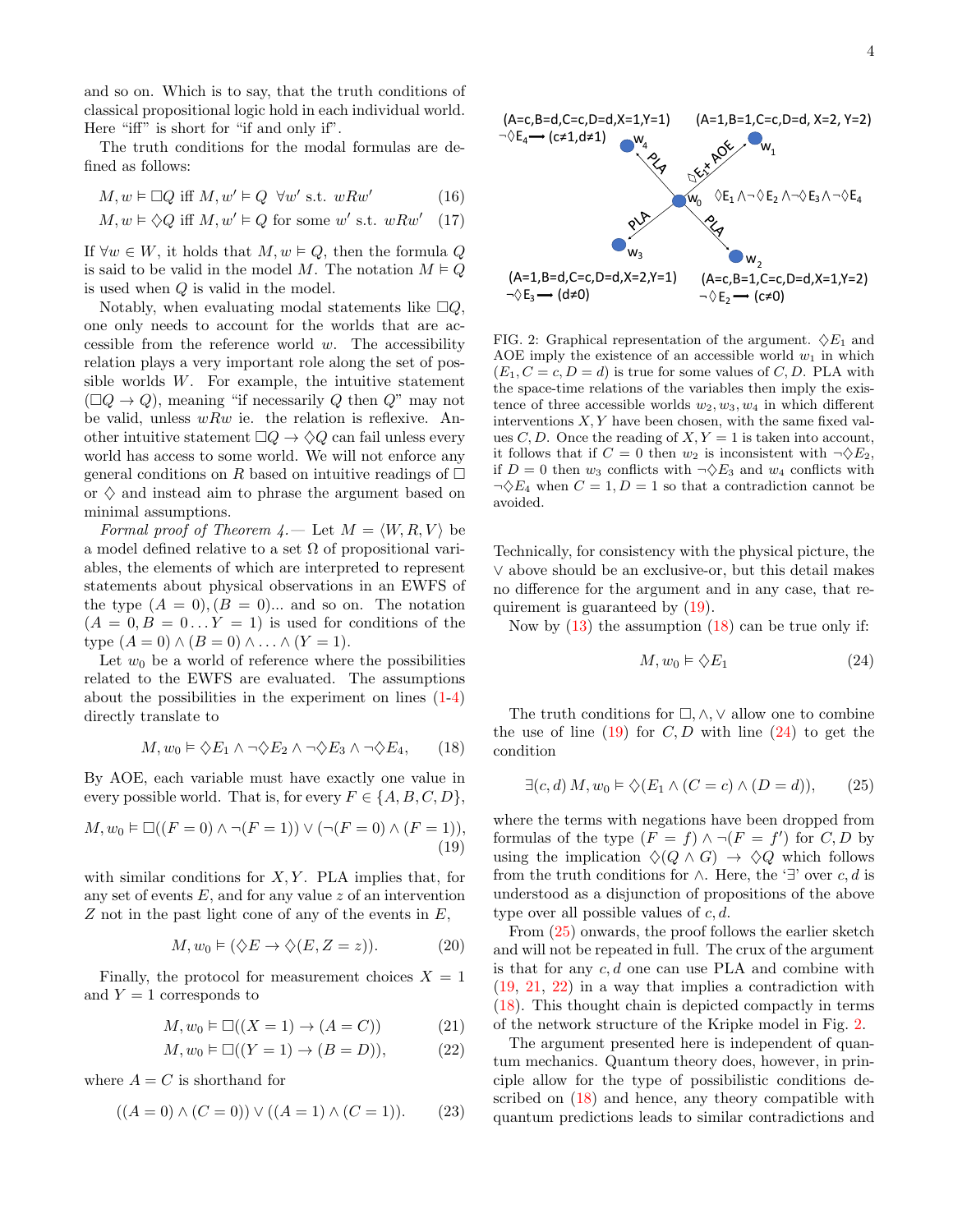therefore has to abandon AOE or PLA. This is the content of theorem [5](#page-4-0) below.

## <span id="page-4-0"></span>Theorem 5. There exist quantum predictions on an EWFS that are incompatible with Possibilistic Local Friendliness.

Proof. Consider the quantum-mechanical model in which Charlie and Debbie share a qubit pair prepared in state

$$
|\psi\rangle = \frac{1}{\sqrt{3}} (|0\rangle_{S_A} |0\rangle_{S_B} + |0\rangle_{S_A} |1\rangle_{S_B} + |1\rangle_{S_A} |0\rangle_{S_B}), \tag{26}
$$

where  $|0\rangle_{S_{A/B}}, |1\rangle_{S_{A/B}}$  form an orthonormal basis for  $\mathbb{C}^2 \simeq \mathcal{H}_{S_A}, \mathcal{H}_{S_B}.$ Charlie and Debbie perform two-outcome measurements which are described, from their perspective, with projective elements  $|0\rangle\langle 0|_{S_{A/B}}$ ,  $|1\rangle\langle 1|_{S_{A/B}}$ . From the perspective of Alice and Bob, the laboratories including  $S_A$  and  $S_B$  evolve unitarily to

$$
\begin{aligned} |\Psi\rangle &= U_A \otimes U_B[|\xi\rangle_{F_A} \otimes |\psi\rangle_{S_A S_B} \otimes |\xi\rangle_{F_B}] \\ &= \frac{1}{\sqrt{3}} (|C_0\rangle \otimes |D_0\rangle + |C_0\rangle \otimes |D_1\rangle + |C_1\rangle \otimes |D_0\rangle). \end{aligned} \tag{27}
$$

Here  $|\xi\rangle_{FA} \in \mathcal{H}_{FA}$  and  $|\xi\rangle_{FB} \in \mathcal{H}_{FB}$  refer to the state vectors of Charlie and Debbie and their laboratories in the beginning of the experiment;  $U_A$  and  $U_B$  are the unitaries that correlate each laboratory with their qubit upon measurement;  $|C_0\rangle, |C_1\rangle$  refer to orthogonal state vectors of the joint system  $F_A$  and  $S_A$  after Charlie having observed outcome 0/1, and similarly for Debbie.

Alice's measurement corresponding to the setting  $X =$ 1 may consist of the elements  $A_1(a) = |C_a\rangle\langle C_a|$  and similarly for Bob  $B_1(b) = |D_b\rangle\langle D_b|$ . Let the settings  $X = 2$ and  $Y = 2$  correspond to the projective measurements

$$
A_2(0) = |C_+\rangle\langle C_+| \qquad A_2(1) = |C_-\rangle\langle C_-|
$$
  
\n
$$
B_2(0) = |D_+\rangle\langle D_+| \qquad B_2(1) = |D_-\rangle\langle D_-|,
$$
\n
$$
(28)
$$

where  $|C_{\pm}\rangle = \frac{1}{4}$  $\frac{1}{2}$ [ $|C_0\rangle$  ±  $|C_1\rangle$ ] and so on. The proof concludes by noting that a direct calculation of  $P(ab|xy) =$  $\langle \Psi | A_x(a) \otimes B_y(b) | \Psi \rangle$  produces the possibilistic structure used in the proof of Theorem [4:](#page-2-8)

$$
P(1, 1|1, 1) = 0, P(0, 1|1, 2) = 0
$$
  

$$
P(1, 0|2, 1) = 0, P(1, 1|2, 2) > 0.
$$

Conclusions.— We have constructed a possibilistic version of the Local Friendliness no-go theorem by exhibiting a logical contradiction under the assumption that the possibilities for the superobservers in an EWFS are of the type that lead to Hardy's paradox. The result does not presuppose quantum mechanics. However, under the assumption that QT holds even on the scale of observers one gets a no-go theorem for the type of possibilities predicted by QT. The conclusion is of foundational interest, as the assumptions that lead to this Possibilistic LF no-go theorem are weaker than those of the original LF no-go theorem [\[1\]](#page-5-0), which are in turn weaker than those that are required to derive Bell's theorem.

The Possibilistic LF theorem refers to idealised predictions, and is thus not amenable to experimental test similarly to the Hardy and GHZ paradoxes, and unlike Bell's theorem and the original LF no-go theorem. Nevertheless, it shows that any resolution of the contradiction in the original LF no-go theorem that merely involves the use of probability theory in that proof cannot also apply in the ideal limit. It thus provides a logical argument against that alternative.

While we have demonstrated our result by considering a very particular EWFS, the definition of PLA and the formal approach using the Kripke semantics of modal logic should be readily adaptable to the consideration of more general scenarios, with different numbers of superobservers and friends respectively. It would be interesting to see, for example, if some multipartite EWF scenarios would allow for demonstrations of a PLF no-go theorem with a possibilistic structure of the GHZ-type [\[6,](#page-5-5) [9\]](#page-5-8). More general questions of interest include the formulation of necessary or sufficient possibilistic conditions for contradictions in various EWFS and whether or not such conditions could be reproducible in QT.

From another perspective, this result casts some doubt on whether or not a logic described with Kripkestructures can be correct for reasoning about the possible courses of events in space-time allowed for by general theories that satisfy PLA. Indeed, the emergence of a contradiction suggests that a 'complete story' of physically possible events in space-time shouldn't perhaps be told in terms of propositions with definite truth values for all observations. To repeat a point made in ref [\[18\]](#page-5-15); it may be that the possible worlds in Kripke models are too classical for quantum (or more general) settings. In light of this, it would be interesting to see if the modal logic framework could be generalized somehow to be more consistent with the quantum phenomena, while reducing to the classical notions for events about which information is accessible to the superobservers at the end of the experiment.

Acknowledgements.— This work was motivated by a discussion with Jacob Barandes and Matt Leifer following a talk presented by EGC [\[24\]](#page-5-20). EGC acknowledges useful discussions with Cristhiano Duarte on the topic of modal logic. We thank Howard Wiseman for feedback on a draft of the paper. This work was supported by the Australian Research Council Future Fellowship FT180100317, and grant number FQXi-RFP-CPW-2019 from the Foundational Questions Institute and Fetzer Franklin Fund, a donor advised fund of Silicon Valley Community Foundation.